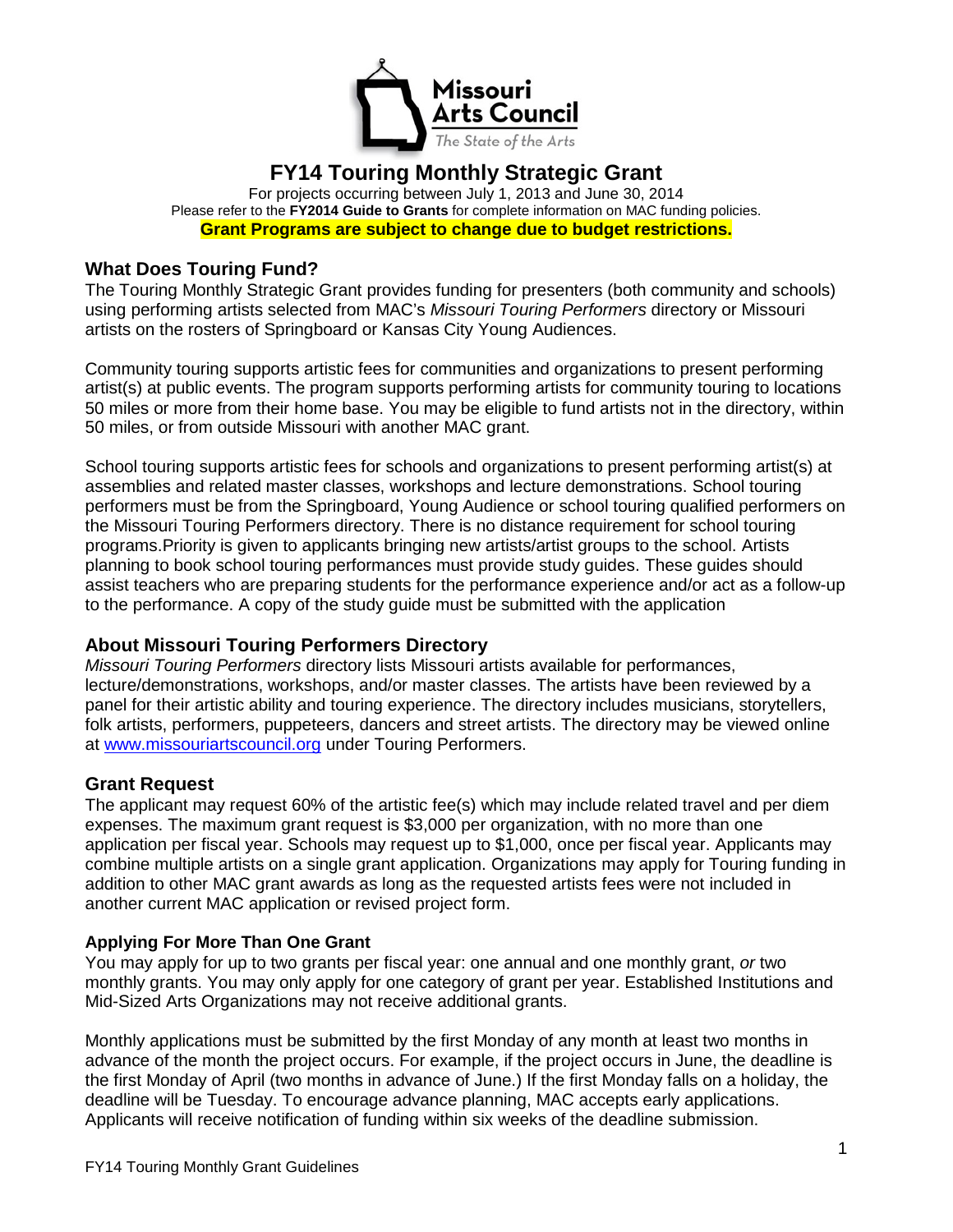This grant is not competitive and will be awarded as funds are available. Applicants are responsible for negotiating the artist fee and payment arrangements. Artists should be paid in full upon completion of the performance. MAC may be invoiced after the artist's performance and the artist has been paid.

#### **Match Requirement**

Applicants must provide matching funds of 40% or more in cash. Sources of matching funds may include corporate sponsorship, ticket sales, program advertising revenue, concessions, and organization funds.

## **Getting Started**

Before you begin the application process, please note the following:

- 1. Contact the appropriate program specialist (see below) before you begin your application.
- 2. Complete a profile online at [http://mac.cgweb.org](http://mac.cgweb.org/) if you have not already done so.
- 3. Review the touring application and guidelines.
- 4. Complete the touring application form online at [http://mac.cgweb.org.](http://mac.cgweb.org/)
- 5. Prepare necessary attachments for the application
- 6. Collect support material that addresses application criteria.
- 7. Make certain the application is submitted at least two months before the event and by the first Monday of the month. It may be submitted sooner.

## **Leslie Forrester**

**Community Touring Program Specialist** 314-340-6858 866-407-4752 (toll free) 800-735-2966 (TDD)

**Julie Hale School Touring Program Specialist** [julie.hale@ded.mo.gov](mailto:julie.hale@ded.mo.gov) 314-340-6853 866-407-4752 (toll free) 800-735-2966 (TDD)

## **Eligibility Requirements**

To be eligible to apply for MAC funding, an organization must:

- 1. Conduct the proposed project in Missouri.
- 2. Be Missouri-based. This means the physical location (if applicable) is located in Missouri. The location of the organization's registered agent is not considered the physical location of the organization. MAC no longer accepts organizations registered in Missouri as a Foreign Corporation (they are not Missouri based.) If the organization does not have a physical location, a majority of the board members must reside in Missouri.
- 3. Be tax-exempt as determined by the Internal Revenue Service (501(c)3 status is not required).
- 4. Be incorporated as a Missouri not-for-profit corporation and maintain not-for-profit status by filing annual registration report with the Secretary of State's office. For more information, visit www.sos.mo.gov/business or contact Secretary of State's Corporations Division at 573-751-4153.
- 5. Has a DUNS number. Please follow the below steps below to assist you with your new D-U-N-S Number request:
	- 1. Open in your browser <https://iupdate.dnb.com/iUpdate/companylookup.htm>.
	- 2. On the "iUpdate" page, check to see if your organization already has a D-U-N-S number by entering your Organization Name, City and State then select "Search."
	- 3. If you do not locate your organization, select "Get a D-U-N-S Number" arrow at the bottom of the screen. There is no charge to your organization. (According to D&B, it will take **24 to 48 hours to receive your D-U-N-S Number** despite the 30 business day disclaimer.)
	- 4. You will now be in the New D-U-N-S Registration Process. Two **important notes:**
		- This **personal** information is required at this step to validate your **personal** identity and eliminate fraudulent activity. **Do not** enter your **organization address** or your registration will **fail**.